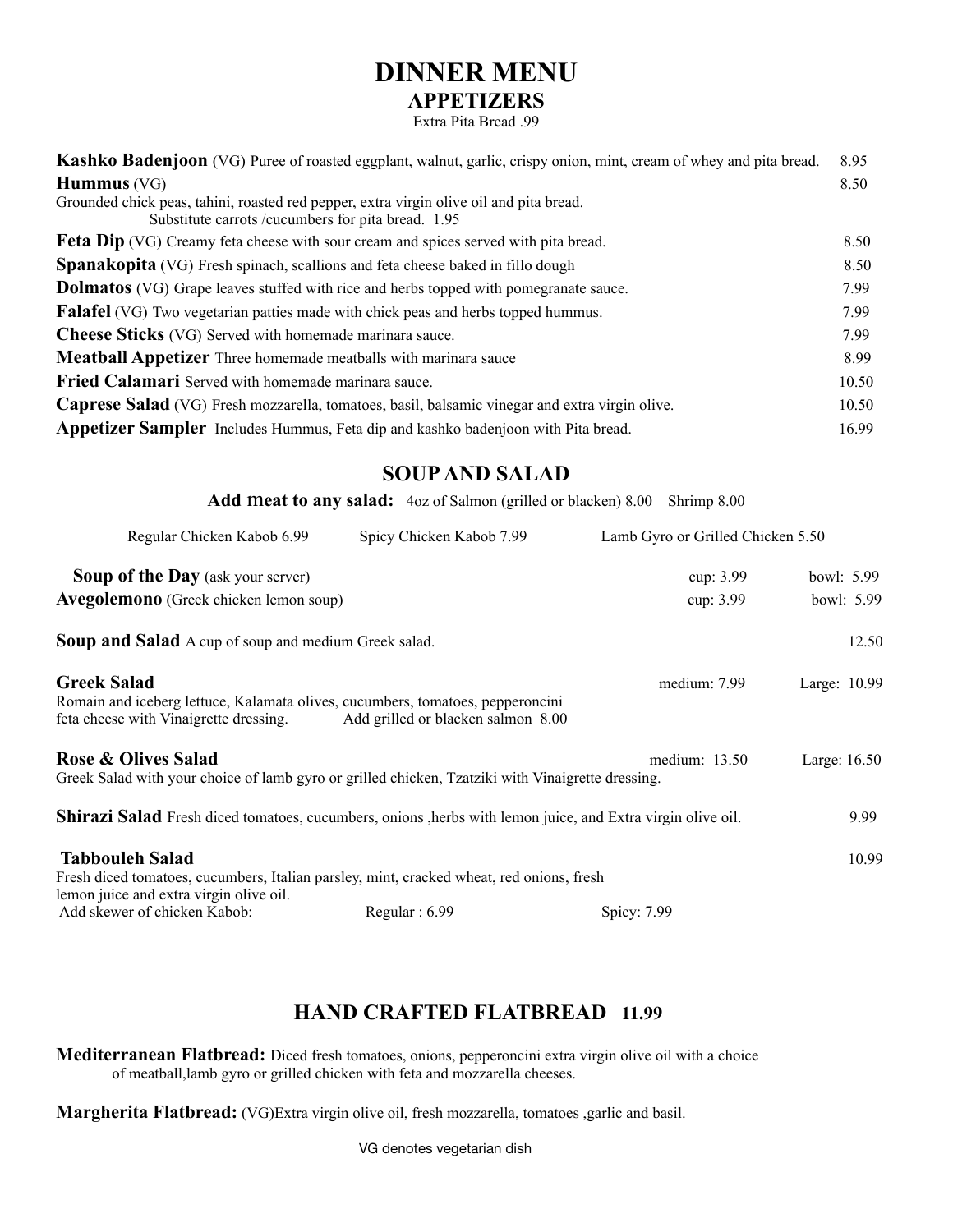# **Wraps**

**Combo:** Includes wrap, french fries or homemade potato chips and soft drink. **(onion is optional)** 

 Substitute small Greek salad for French Fries or House Potato Chips. 2.50 Add a cup of soup or small Greek salad to any wrap for 2.99 Double meat add 5.00

| Add feta cheese 1.49                                                                 | Potato Chips or French Fries 2.50                                                                 | Extra sauce .99 |       |
|--------------------------------------------------------------------------------------|---------------------------------------------------------------------------------------------------|-----------------|-------|
|                                                                                      |                                                                                                   | Wrap            | Combo |
|                                                                                      | <b>Lamb Gyro Wrap:</b> With lettuce, tomatoes in pita bread with Tazatziki or chipotle            | 7.99            | 11.40 |
|                                                                                      | <b>Grilled Chicken Wrap:</b> With lettuce, tomatoes in pita bread with Tzatziki or chipotle sauce | 7.99            | 11.40 |
| And diced tomatoes.                                                                  | Gyro or Chicken Bowl: (no bread) Served on a bed of lettuce with Tzatziki or chipotle sauce       | 8.40            | 11.50 |
| lettuce, tomatoes and Tzatziki or chipotle sauce                                     | <b>Supreme Wrap:</b> Choice of lamb gyro or grilled chicken topped with grilled onions, mushrooms | 8.40            | 11.50 |
|                                                                                      | <b>Chicken hummus Wrap:</b> Grilled chicken topped with hummus, lettuce and tomatoes              | 8.40            | 11.50 |
| <b>Falafel Wrap:</b> Topped with hummus, lettuce and tomatoes                        |                                                                                                   | 799             | 11.40 |
| diced tomatoes, lettuce and basil in tortilla bread with Tzatziki or chipotle sauce. | <b>Mediterranean Burrito:</b> Choice of lamb gyro or grilled chicken with rice topped with        | 8.40            | 11.50 |

## **PLATES**

Substitute sautéed vegetables or Greek salad or soup for French Fries or house potato chips. 2.50

| <b>Lamb Gyro Platter:</b> Served with Greek salad, feta cheese, house potato chips, pita bread.<br>and Tzatziki or chipotle sauce                                                   | 14.99 |
|-------------------------------------------------------------------------------------------------------------------------------------------------------------------------------------|-------|
| <b>Grilled Chicken Platter:</b> Served with Greek salad, house potato chips, pita bread and Tzatziki<br>Or chipotle sauce                                                           | 14.99 |
| <b>Supreme Platter:</b> Your choice of lamb gyro or grilled chicken topped with grilled onions, mushrooms<br>Pita bread, Greek salad, house potatoes and Tzatziki or chipotle sauce | 15.50 |
| <b>Grilled Chicken Hummus platter:</b> Grilled chicken topped with hummus served with Greek salad,<br>house potatoes, and pita bread.                                               | 15.50 |
| <b>Falafel platter:</b> (VG) Falafel patties covered with hummus, served with Greek salad, house potatoes,<br>and pita bread.                                                       | 15.50 |
| Chicken and Gyro platter: Grilled chicken and lamb gyro meat served with Greek salad,<br>house potatoes, pita bread and Tzatziki or chipotle sauce                                  | 15.50 |
| <b>Spanakopita platter:</b> (VG) Served with Basmati rice, Greek salad and pita bread                                                                                               | 15.50 |
| <b>Vegetarian platter:</b> (VG) Served with hummus, falafel, Basmati rice, tabbouleh salad and pita bread                                                                           | 15.50 |
| <b>Grilled Dishes</b>                                                                                                                                                               |       |

| <b>Lamb Gyro &amp; Rice:</b> Served with Greek salad, sautéed veggies and Tzatziki or chipotle sauce | 15.50 |
|------------------------------------------------------------------------------------------------------|-------|
| Grilled Chicken & Rice: Served with Greek salad, sautéed veggies and Tzatziki or chipotle sauce      | 15.50 |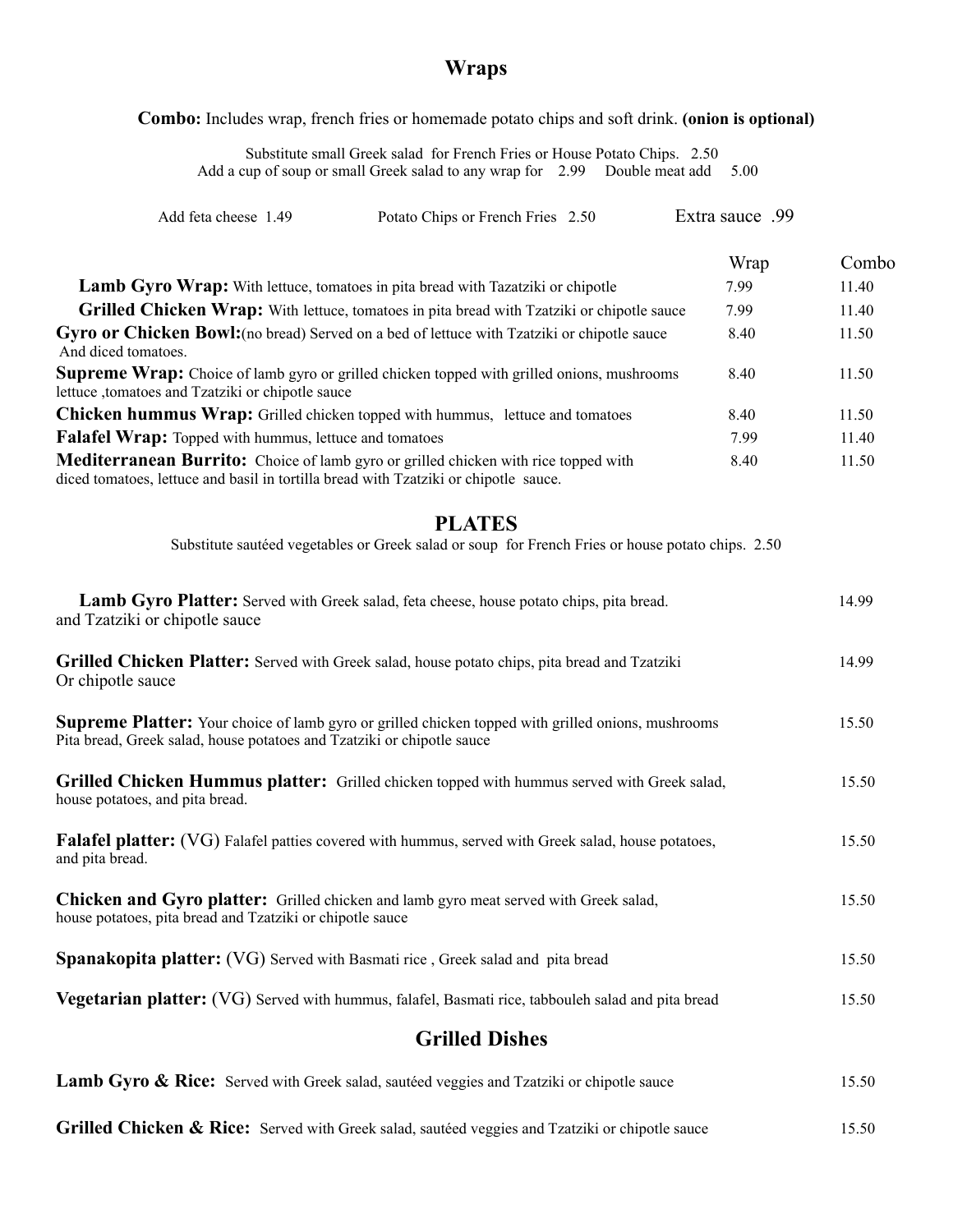## **KABOBS**

#### **(cook to order)**

All Kabobs are served with Greek Salad, Basmati rice and a choice of sautéed vegetables or grilled tomatoes. Substitute Sautéed vegetables for rice. 2.99 Substitute Wedding Rice, Cherry Rice, or fava Bean Rice for Basmati Rice. 3.95

|                                                                                                                                                                                                                                                           | Regular | Spicy |
|-----------------------------------------------------------------------------------------------------------------------------------------------------------------------------------------------------------------------------------------------------------|---------|-------|
| <b>Chicken Kabob</b> (Boneless Joojeh)<br>Saffron and citrus marinated chicken tender, grilled to golden brown.                                                                                                                                           | 16.50   | 17.50 |
| <b>Cornish Hen Kabob</b> (Joojah Kabob)<br>Bone-in whole cuts of Cornish hen marinated and grilled to perfection.                                                                                                                                         | 17.50   |       |
| <b>Spicy Chicken Tandoori</b> (bone-in)<br>Whole cuts of Cornish hen marinated in a spicy Tandoori sauce, grilled to perfection.<br><b>Chicken Barg Kabob</b>                                                                                             | 18.50   |       |
| Marinated thin slices of chicken breast, grilled to perfection                                                                                                                                                                                            | 17.50   |       |
| <b>Chicken Soltani</b>                                                                                                                                                                                                                                    |         |       |
| One skewer of chicken barg kabob and one skewer chicken or beef kubideh.                                                                                                                                                                                  | 23.99   |       |
| <b>Chicken Kubideh</b> (can not be spicy)<br>Two skewers of seasoned ground chicken mixed with grated onion                                                                                                                                               | 17.99   |       |
| <b>Lamb Kabob</b><br>Lamb sirloin marinated and grilled to perfection                                                                                                                                                                                     | 18.99   | 19.99 |
| <b>Beef Tenderloin Kabob</b><br>Beef tenderloin marinated and grilled to perfection.                                                                                                                                                                      | 18.99   | 19.99 |
| <b>Beef Kubideh</b> (can not be spicy)<br>Two juicy skewer of seasoned ground beef with grated onion.                                                                                                                                                     | 17.99   |       |
| <b>Beef Barg Kabob</b> (can not be spicy)<br>Seasoned beef tenderloin cut flat and grilled to perfection                                                                                                                                                  | 19.99   |       |
| <b>Soltani Kabob</b> (can not be spicy)<br>Beef Barg kabob and beef or chicken kubideh kabob                                                                                                                                                              | 25.99   |       |
| <b>Salmon Kabob</b><br>$\mathcal{L}$ and the set of the set of the set of the set of the set of the set of the set of the set of the set of the set of the set of the set of the set of the set of the set of the set of the set of the set of the set of | 19.99   |       |

Fillet of salmon marinated, grilled, served with fava beans dill rice or saffron basmati rice

# **COMBO KABOB**

All Kabobs are served with Greek Salad, Basmati rice and a choice of sautéed vegetables or grilled tomatoes. Substitute Sautéed vegetables for rice. 2.99 Make any Kabob spicy add 1.00

| <b>Kubideh Combo Kabob</b> (can not be spicy)                                                                                                                                    | 18.99 |
|----------------------------------------------------------------------------------------------------------------------------------------------------------------------------------|-------|
| One skewer of beef kubideh and one skewer of chicken kubideh.                                                                                                                    |       |
| <b>Chicken Kabob and Kubideh Kabob</b> (choice of beef or chicken kubideh)                                                                                                       | 22.99 |
| <b>Beef Kabob and Kubideh Kabob</b> (choice of beef or chicken kubideh)                                                                                                          | 26.99 |
| <b>Beef Kabob and Chicken Kabob</b>                                                                                                                                              | 26.99 |
| <b>Lamb Kabob and Kubideh Kabob</b> (choice of beef or chicken kubideh).                                                                                                         | 26.99 |
| <b>Lamb Kabob and Chicken Kabob</b>                                                                                                                                              | 26.99 |
| <b>Lamb Kabob and Beef Kabob</b>                                                                                                                                                 | 32.99 |
| <b>Family Kabob Platter</b> (serves four to five persons)                                                                                                                        | 79.99 |
| Four skewers beef or chicken kubideh, four skewers of chicken kabob. Served with Greek salad, saffron Basmati<br>and barberries rices, saute of vegetables and grilled tomatoes. |       |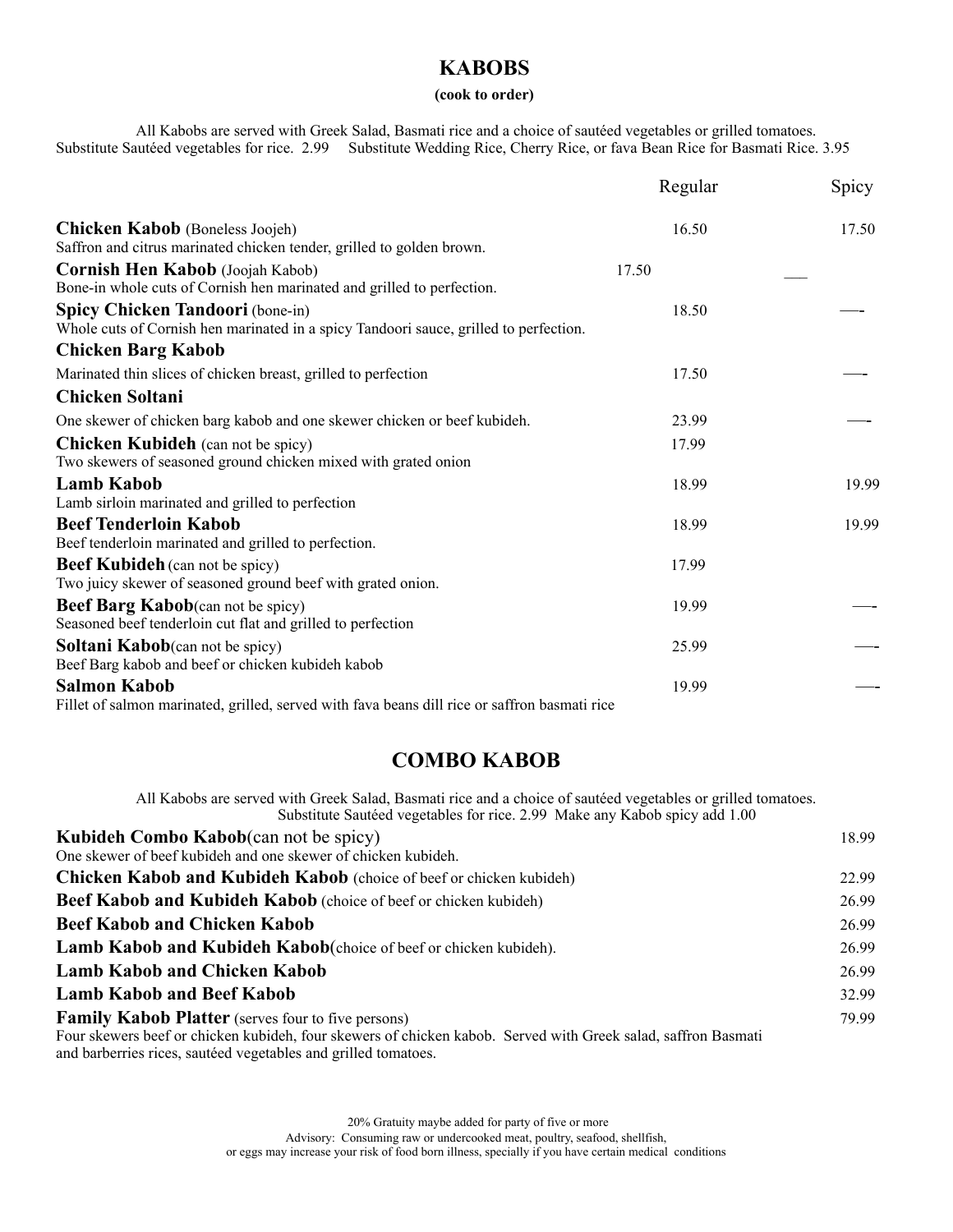### **ENTREES Served with a side of Greek Salad**

| Lamb Shank: (Mahicheh) Served with a choice of fava bean dill rice or saffron Basmati rice                                                                                                                                          | 18.99 |
|-------------------------------------------------------------------------------------------------------------------------------------------------------------------------------------------------------------------------------------|-------|
| <b>Sherin Polo</b> (wedding rice)<br>Saffron Basmati rice with chicken kabob, sweeten orange peels, and carrots, barberries,<br>almonds, and pistachios. (nuts are optional)                                                        | 19.50 |
| <b>Cherry Polo</b> (cherry polo)<br>Saffron basmati rice, chicken kabob, sweet and sour pitted cherry, sweeten carrots almonds and pistachios.<br>(nuts are optional)                                                               | 19.50 |
| Gheymeh<br>Cubes of beef tenderloin simmered with yellow split peas in seasoned tomatoes sauce garnished with shoestring potatoes.<br>Served with saffron Bassmati rice.<br>Add Eggplant for 1.50                                   | 17.50 |
| Fesenjoon<br>Chicken tenders simmered in a sweet and sour pomegranate sauce with roasted grounded walnuts.<br>Served with saffron Basmati rice.                                                                                     | 17.50 |
| <b>Ghormeh Sabzi Polo</b><br>Fresh spinach, cilantro, herbs, beef tenderloin, kidney beans, dried lime, and saffron Basmati rice.                                                                                                   | 17.50 |
| <b>Shrimp risotto</b><br>Sautéed onions and mushrooms, marsala wine sauce and creamy risotto.                                                                                                                                       | 18.99 |
| Moussaka<br>layers of eggplant, potatoes, zucchini, seasoned ground beef, béchamel, and marinara<br>sauces. Served with saffron Basmati rice and small Greek salad                                                                  | 15.99 |
| Parmesan<br>Choice of chicken or eggplant or both seasoned, and flash fried topped with marinara sauce, ricotta and mozzarella<br>Eggplant 15.99 Chicken 16.99<br>cheeses, served with side of pasta.<br>Chicken & Eggplant $19.99$ |       |

# **PASTA DISHES**

Served with a side of Greek salad

| <b>Fettuccini Alfredo</b>                                                                  |                      |  | Plain                |         | 15.99   | Chicken. | 17.99 |
|--------------------------------------------------------------------------------------------|----------------------|--|----------------------|---------|---------|----------|-------|
| Tossed in a creamy Alfredo sauce.                                                          |                      |  | Vegetables 16.99     | Shrimp. | 18.99   |          |       |
| <b>Mediterranean Pasta (VG)</b>                                                            |                      |  |                      |         | Plain   |          | 15.99 |
| Fresh tomatoes, garlic, basil, sautéed with olive oil then tossed with                     |                      |  |                      |         | Chicken |          |       |
| penne pasta, parmesan and feta cheeses.<br>Shrimp or salmon                                |                      |  |                      |         |         | 19.99    |       |
| <b>Baked Ravioli</b> Three cheese ravioli baked with marinara sauce and mozzarella cheese. |                      |  |                      |         |         |          | 14.99 |
| Spaghetti Marinara<br>Plan 13.99                                                           | With Mushrooms 14.99 |  | With meatballs 16.99 |         |         |          |       |

20% Gratuity maybe added for party of five or more

 Advisory: Consuming raw or undercooked meat, poultry, seafood, shellfish or eggs may increase your risk of food born illness, specially if you have certain medical conditions.